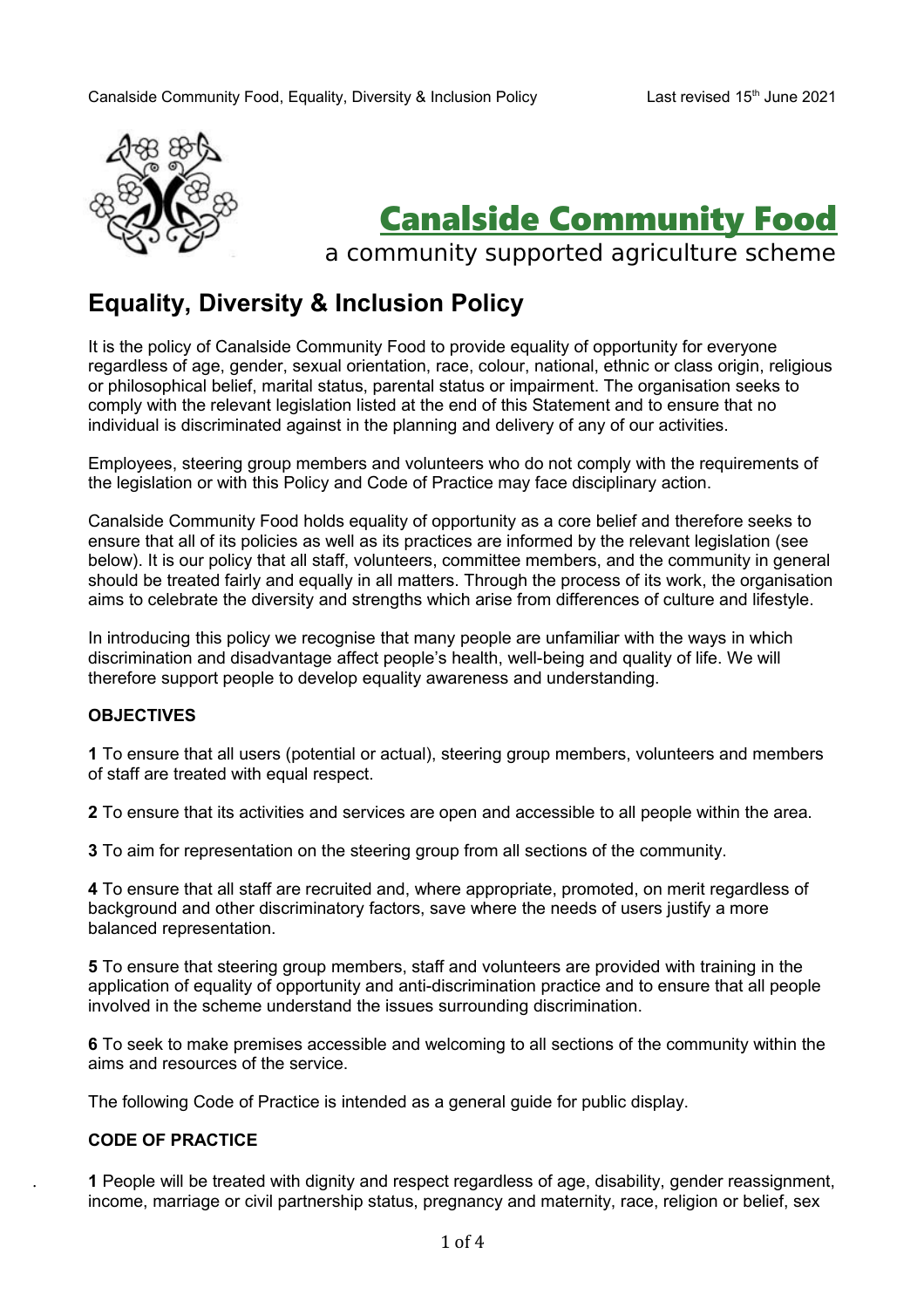and sexual orientation. These are the 'protected characteristics named in the Equality Act 2010 (see below for explanations).

**2** At all times, people's feelings will be valued and respected. Language or humour that people find offensive (for example, racist or sexist jokes or terminology that are derogatory to someone with an impairment) will be challenged.

**3** Harassment, bullying, abuse or intimidation on the ground of race, sex, age, nationality, impairment or sexual orientation will also be challenged. Incidents of harassment, whether based on any of the above grounds or not, will be taken seriously. If the matter cannot be resolved by way of an acceptable apology and an undertaking that the offence will not be repeated, the following action will be taken:

3.1 In a case involving a member of the organisation, they will be suspended from membership until such time as they can appear before the steering group.

3.2 In a case involving staff, disciplinary action will be taken.

#### **REVIEW AND ACTION**

We recognise that it is important for us to regularly review this policy to ensure that it reflects up to date equality legislation and best practice.

A review of our Equality and Diversity Policy will be carried out on a (period specified) basis as a minimum and any necessary actions taken.

Our policy aims to be in line with the Equality Act 2010, which has replaced nine previous pieces of legislation

the Equal Pay Act 1970 the Sex Discrimination Act 1975 the Race Relations Act 1976 the Disability Discrimination Act 1995 the Employment Equality (Religion or Belief) Regulations 2003 the Employment Equality (Sexual Orientation) Regulations 2003 the Employment Equality (Age) Regulations 2006 the Equality Act 2006, Part 2 the Equality Act (Sexual Orientation) Regulations 2007

The **Equality Act 2010** harmonises and strengthens and replaces most previous equality legislation. The following legislation is still relevant:

- The Human Rights Act 1998.
- The Work and Families Act 2006.
- Employment Equal Treatment Framework Directive 2000 (as amended).

#### **ADDITIONAL INFORMATION**

## **Equality Act 2010 – Explanation of the Protected Characteristics**

**Age:** An age group includes people of the same age and people of a particular range of ages. Where people fall in the same age group they share the protected characteristic of age.An age group would include "over fifties" or twenty-one year olds. A person aged twenty- one does not share the same characteristic of age with "people in their forties". However, a person aged twentyone and people in their forties can share the characteristic of being in the "under fifty" age range.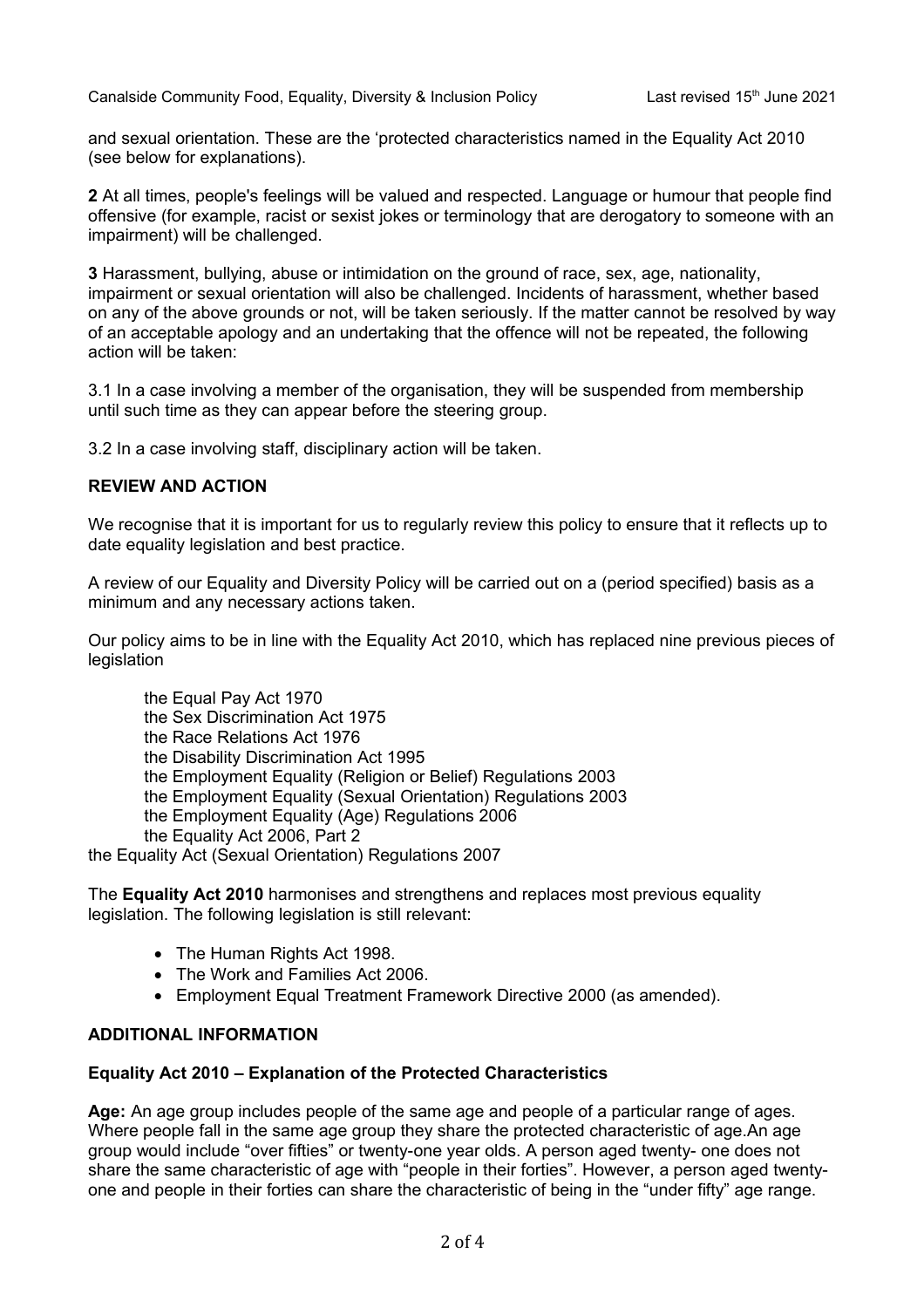Canalside Community Food, Equality, Diversity & Inclusion Policy Last revised 15<sup>th</sup> June 2021

**Disability:** A person has a disability if they have a physical or mental impairment,and the impairment as a substantial and long-term adverse effect on their ability to carry out normal day-today activities.This section replaces similar provisions in the Disability Discrimination Act 1995 and provisions in secondary legislation made under that Act.

**Gender reassignment:** A person has the protected characteristic of gender reassignment if the person is proposing to undergo, is undergoing or has undergone a process (or part of a process) for the purpose of reassigning the person's sex by changing physiological or other attributes of sex.

**Marriage and civil partnership:** A person has the protected characteristic of marriage and civil partnership if the person is married or is a civil partner.

A person who is engaged to be married is not married and therefore does not have this protected characteristic.

A divorcee or a person whose civil partnership has been dissolved is not married or in a civil partnership and therefore does not have this protected characteristic.

**Race:** Race is defined as:

**Colour:** includes being black or white.

**Nationality:** includes being a British, Australian or Swiss citizen.

**Ethnic or national origins**: include being from a Roma background or of Chinese heritage. A racial group could be "black Britons" which would encompass those people who are both black and who are British citizens.

This section replaces similar provisions in the Race Relations Act 1976. However, the power to add caste to the definition of race is a new provision.

**Religion or belief:** Religion means any religion and a reference to religion includes a reference to a lack of religion.

- A **religion** must have a clear structure and belief system. Denominations or sects within a religion can be considered to be a religion or belief, such as Protestants and Catholics within Christianity.
- A **belief** means any religious or philosophical belief and a reference to belief includes a reference to a lack of belief. A "philosophical belief" must:
- Be genuinely held
- Be a belief and not an opinion or viewpoint based on the present state of information available
- Be a weighty and substantial aspect of human life and behaviour
- Attain a certain level of cogency, seriousness, cohesion and importance
- Be worthy of respect in a democratic society, compatible with human dignity and not conflict with the fundamental rights of others.

Any cult involved in illegal activities is not covered. Beliefs such as humanism and atheism would be covered.This section replaces similar provisions in the Employment Equality (Religion or Belief) Regulations 2003 and the Equality Act 2006.